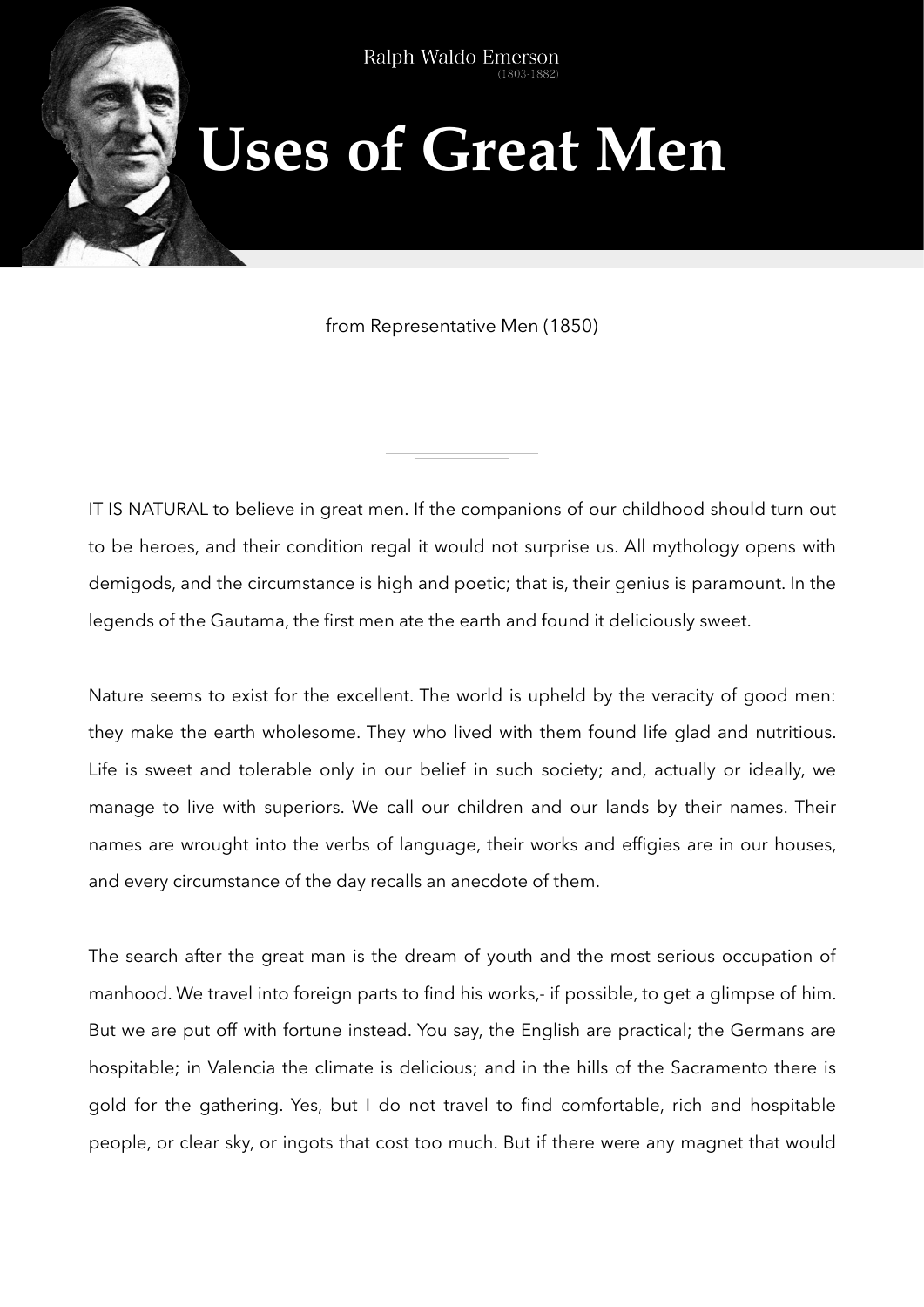point to the countries and houses where are the persons who are intrinsically rich and powerful, I would sell all and buy it, and put myself on the road today.

The race goes with us on their credit. The knowledge that in the city is a man who invented the railroad, raises the credit of all the citizens. But enormous populations, if they be beggars, are disgusting, like moving cheese, like hills of ants or of fleas,- the more, the worse.

Our religion is the love and cherishing of these patrons. The gods of fable are the shining moments of great men. We run all our vessels into one mould. Our colossal theologies of Judaism, Christism, Buddhism, Mahometism, are the necessary and structural action of the human mind. The student of history is like a man going into a warehouse to buy cloths or carpets. He fancies he has a new article. If he go to the factory, he shall find that his new stuff still repeats the scrolls and rosettes which are found on the interior walls of the pyramids of Thebes. Our theism is the purification of the human mind. Man can paint, or make, or think, nothing but man. He believes that the great material elements had their origin from his thought. And our philosophy finds one essence collected or distributed.

If now we proceed to inquire into the kinds of service we derive from others, let us be warned of the danger of modern studies, and begin low enough. We must not contend against love, or deny the substantial existence of other people. I know not what would happen to us. We have social strengths. Our affection toward others creates a sort of vantage or purchase which nothing will supply. I can do that by another which I cannot do alone. I can say to you what I cannot first say to myself. Other men are lenses through which we read our own minds. Each man seeks those of different quality from his own, and such as are good of their kind; that is, he seeks other men, and the otherest. The stronger the nature, the more it is reactive. Let us have the quality pure. A little genius let us leave alone. A main difference betwixt men is, whether they attend their own affair or not. Man is that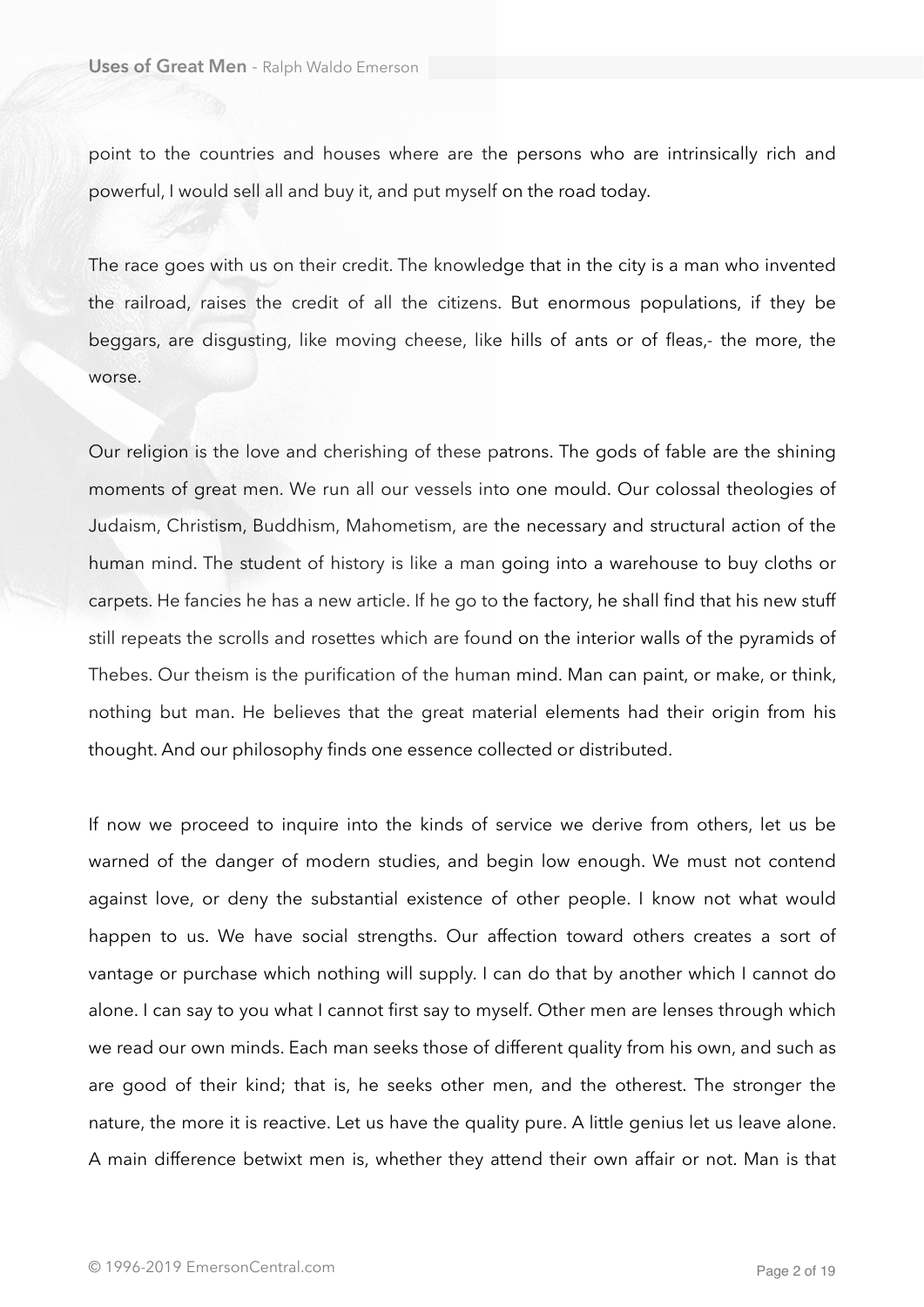noble endogenous plant which grows, like the palm, from within outward. His own affair, though impossible to others, he can open with celerity and in sport. It is easy to sugar to be sweet and to nitre to be salt. We take a great deal of pains to waylay and entrap that which of itself will fall into our hands. I count him a great man who inhabits a higher sphere of thought, into which other men rise with labor and difficulty; he has but to open his eyes to see things in a true light and in large relations, whilst they must make painful corrections and keep a vigilant eye on many sources of error. His service to us is of like sort. It costs a beautiful person no exertion to paint her image on our eyes; yet how splendid is that benefit! It costs no more for a wise soul to convey his quality to other men. And every one can do his best thing easiest. "Peu de moyens, beaucoup d'effet." He is great who is what he is from nature, and who never reminds us of others.

But he must be related to us, and our life receive from him some promise of explanation. I cannot tell what I would know; but I have observed there are persons who, in their character and actions, answer questions which I have not skill to put. One man answers some question which none of his contemporaries put, and is isolated. The past and passing religions and philosophies answer some other questions. Certain men affect us as rich possibilities, but helpless to themselves and to their times,- the sport perhaps of some instinct that rules in the air;- they do not speak to our want. But the great are near; we know them at sight. They satisfy expectation and fall into place. What is good is effective, generative; makes for itself room, food and allies. A sound apple produces seed,- a hybrid does not. Is a man in his place, he is constructive, fertile, magnetic, inundating armies with his purpose, which is thus executed. The river makes its own shores, and each legitimate idea makes its own channels and welcome,- harvests for food, institutions for expression, weapons to fight with and disciples to explain it. The true artist has the planet for his pedestal; the adventurer, after years of strife, has nothing broader than his own shoes.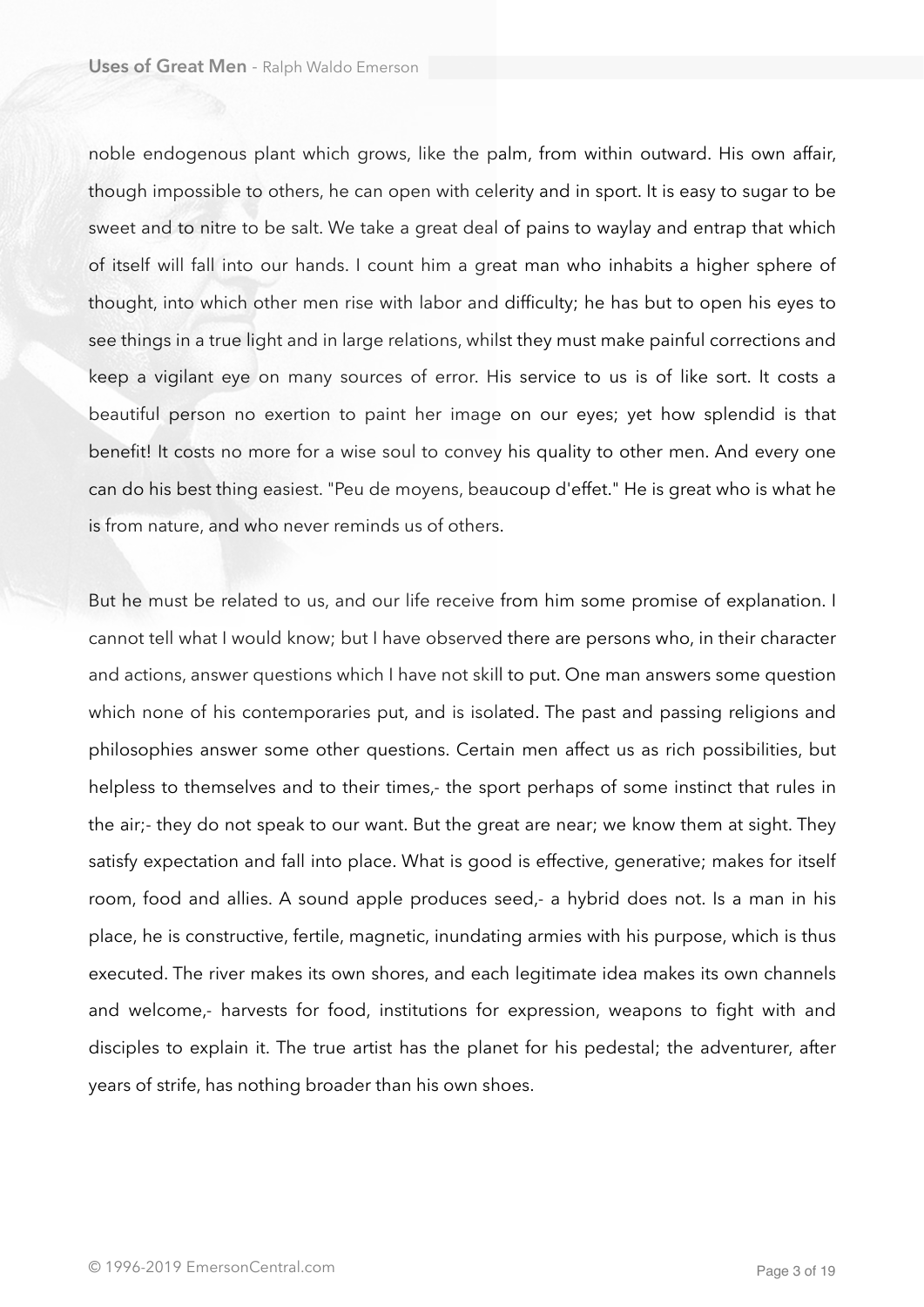Our common discourse respects two kinds of use or service from superior men. Direct giving is agreeable to the early belief of men; direct giving of material or metaphysical aid, as of health, eternal youth, fine senses, arts of healing, magical power and prophecy. The boy believes there is a teacher who can sell him wisdom. Churches believe in imputed merit. But, in strictness, we are not much cognizant of direct serving. Man is endogenous, and education is his unfolding. The aid we have from others is mechanical compared with the discoveries of nature in us. What is thus learned is delightful in the doing, and the effect remains. Right ethics are central and go from the soul outward. Gift is contrary to the law of the universe. Serving others is serving us. I must absolve me to myself. "Mind thy affair," says the spirit:- "coxcomb, would you meddle with the skies, or with other people?" Indirect service is left. Men have a pictorial or representative quality, and serve us in the intellect. Behmen\* and Swedenborg saw that things were representative. Men are also representative; first, of things, and secondly, of ideas.

As plants convert the minerals into food for animals, so each man converts some raw material in nature to human use. The inventors of fire, electricity, magnetism, iron, lead, glass, linen, silk, cotton; the makers of tools; the inventor of decimal notation; the geometer; the engineer; the musician,- severally make an easy way for all, through unknown and impossible confusions. Each man is by secret liking connected with some district of nature, whose agent and interpreter he is; as Linnaeus, of plants; Huber, of bees; Fries, of lichens; Van Mons, of pears; Dalton, of atomic forms; Euclid, of lines; Newton, of fluxions.

A man is a centre for nature, running out threads of relation through every thing, fluid and solid, material and elemental. The earth rolls; every clod and stone comes to the meridian: so every organ, function, acid, crystal, grain of dust, has its relation to the brain. It waits long, but its turn comes. Each plant has its parasite, and each created thing its lover and poet. Justice has already been done to steam, to iron, to wood, to coal, to loadstone, to iodine, to corn and cotton; but how few materials are yet used by our arts The mass of creatures and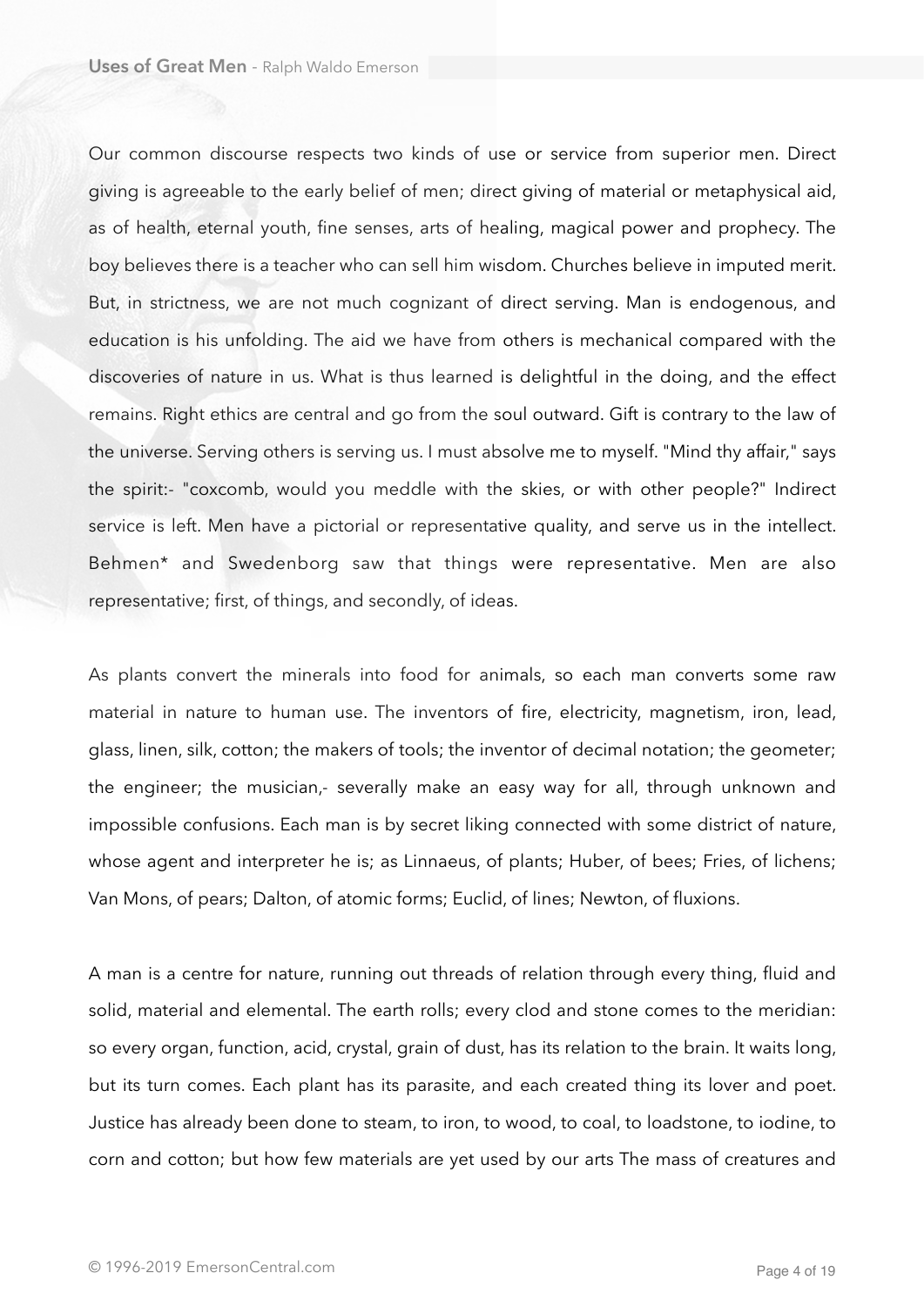of qualities are still hid and expectant. It would seem as if each waited, like the enchanted princess in fairy tales, for a destined human deliverer. Each must be disenchanted and walk forth to the day in human shape. In the history of discovery, the ripe and latent truth seems to have fashioned a brain for itself. A magnet must be made man in some Gilbert\*(2), or Swedenborg, or Oerstad, before the general mind can come to entertain its powers.

If we limit ourselves to the first advantages, a sober grace adheres to the mineral and botanic kingdoms, which, in the highest moments, comes up as the charm of nature,- the glitter of the spar, the sureness of affinity, the veracity of angles. Light and darkness, heat and cold, hunger and food, sweet and sour, solid, liquid and gas, circle us round in a wreath of pleasures, and, by their agreeable quarrel, beguile the day of life. The eye repeats every day the first eulogy on things,- "He saw that they were good." We know where to find them; and these performers are relished all the more, after a little experience of the pretending races. We are entitled also to higher advantages. Something is wanting to science until it has been humanized. The table of logarithms is one thing, and its vital play in botany, music, optics and architecture, another. There are advancements to numbers, anatomy, architecture, astronomy, little suspected at first, when, by union with intellect and will, they ascend into the life and reappear in conversation, character and politics.

But this comes later. We speak now only of our acquaintance with them in their own sphere and the way in which they seem to fascinate and draw to them some genius who occupies himself with one thing, all his life long. The possibility of interpretation lies in the identity of the observer with the observed. Each material thing has its celestial side; has its translation, through humanity, into the spiritual and necessary sphere where it plays a part as indestructible as any other. And to these, their ends, all things continually ascend. The gases gather to the solid firmament: the chemic lump arrives at the plant, and grows; arrives at the quadruped, and walks; arrives at the man, and thinks. But also the constituency determines the vote of the representative. He is not only representative, but participant. Like can only be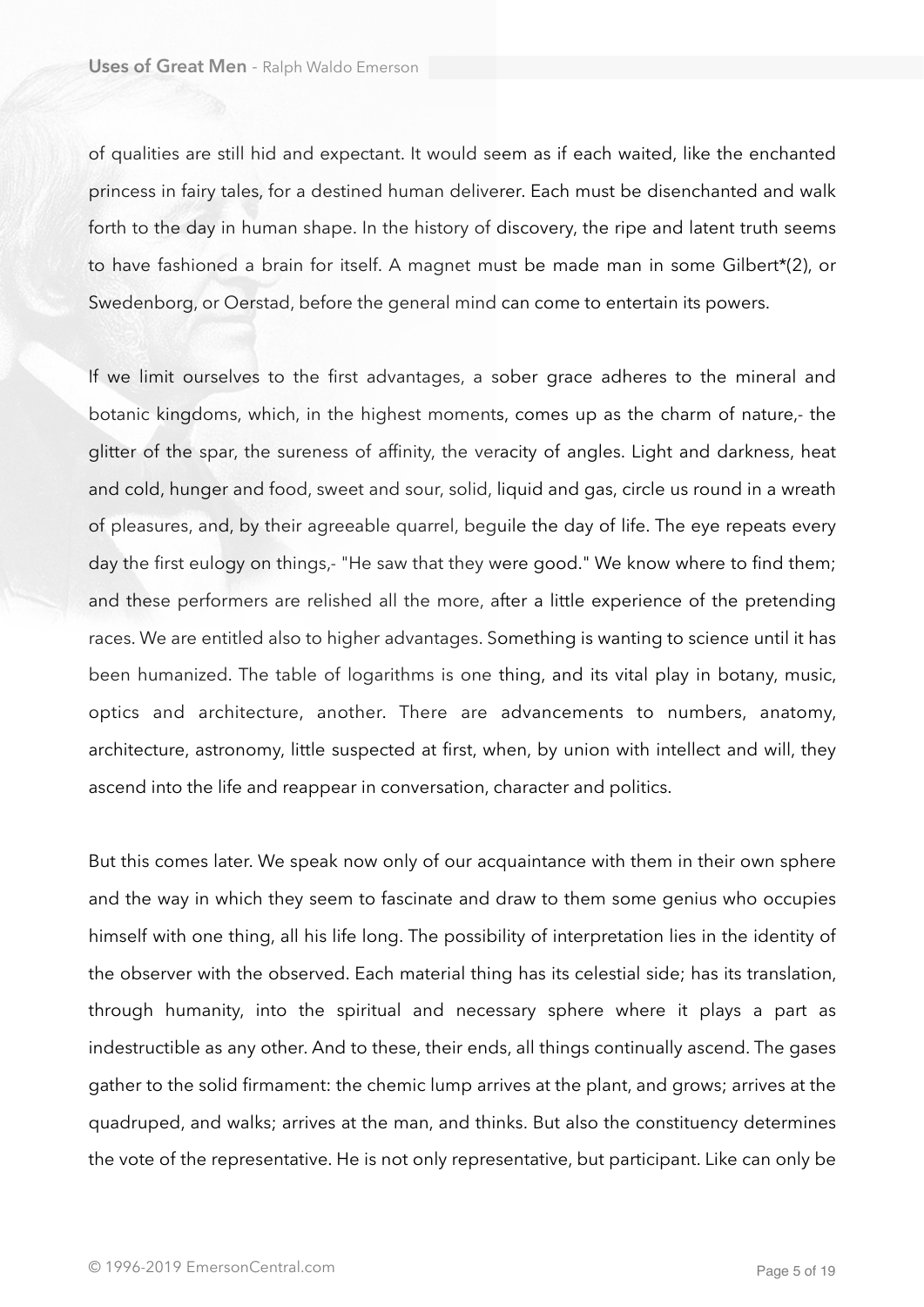known by like. The reason why he knows about them is that he is of them; he has just come out of nature, or from being a part of that thing. Animated chlorine knows of chlorine, and incarnate zinc, of zinc. Their quality makes his career; and he can variously publish their virtues, because they compose him. Man, made of the dust of the world, does not forget his origin; and all that is yet inanimate will one day speak and reason. Unpublished nature will have its whole secret told. Shall we say that quartz mountains will pulverize into innumerable Werners, Von Buchs and Beaumonts, and the laboratory of the atmosphere holds in solution I know not what Berzeliuses and Davys?

Thus we sit by the fire and take hold on the poles of the earth. This quasi omnipresence supplies the imbecility of our condition. In one of those celestial days when heaven and earth meet and adorn each other, it seems a poverty that we can only spend it once: we wish for a thousand heads, a thousand bodies, that we might celebrate its immense beauty in many ways and places. Is this fancy? Well, in good faith, we are multiplied by our proxies. How easily we adopt their labors! Every ship that comes to America got its chart from Columbus. Every novel is a debtor to Homer. Every carpenter who shaves with a fore-plane borrows the genius of a forgotten inventor. Life is girt all round with a zodiac of sciences, the contributions of men who have perished to add their point of light to our sky. Engineer, broker, jurist, physician, moralist, theologian, and every man, inasmuch as he has any science,- is a definer and map-maker of the latitudes and longitudes of our condition. These roadmakers on every hand enrich us. We must extend the area of life and multiply our relations. We are as much gainers by finding a new property in the old earth as by acquiring a new planet.

We are too passive in the reception of these material or semi-material aids. We must not be sacks and stomachs. To ascend one step,- we are better served through our sympathy. Activity is contagious. Looking where others look, and conversing with the same things, we catch the charm which lured them. Napoleon said, "You must not fight too often with one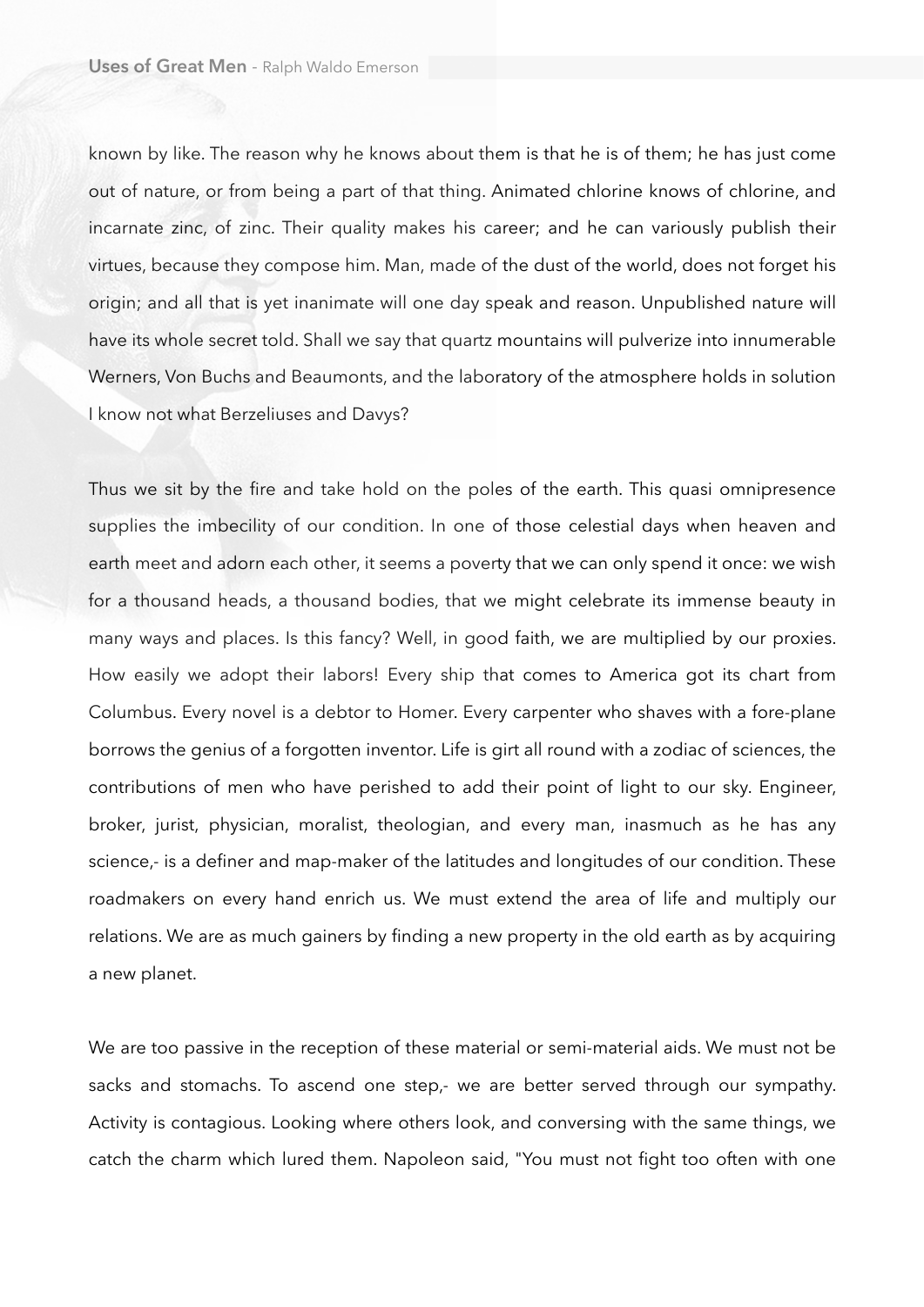enemy, or you will teach him all your art of war." Talk much with any man of vigorous mind, and we acquire very fast the habit of looking at things in the same light, and on each occurrence we anticipate his thought.

Men are helpful through the intellect and the affections. Other help I find a false appearance. If you affect to give me bread and fire, I perceive that I pay for it the full price, and at last it leaves me as it found me, neither better nor worse: but all mental and moral force is a positive good. It goes out from you, whether you will or not, and profits me whom you never thought of. I cannot even hear of personal vigor of any kind, great power of performance, without fresh resolution. We are emulous of all that man can do. Cecil's saying of Sir Walter Raleigh, "I know that he can toil terribly," is an electric touch. So are Clarendon's portraits,- of Hampden, "who was of an industry and vigilance not to be tired out or wearied by the most laborious, and of parts not to be imposed on by the most subtle and sharp, and of a personal courage equal to his best parts";- of Falkland, "who was so severe an adorer of truth, that he could as easily have given himself leave to steal, as to dissemble." We cannot read Plutarch without a tingling of the blood; and I accept the saying of the Chinese Mencius: "A sage is the instructor of a hundred ages. When the manners of Loo are heard of, the stupid become intelligent, and the wavering, determined."

This is the moral of biography; yet it is hard for departed men to touch the quick like our own companions, whose names may not last as long. What is he whom I never think of? Whilst in every solitude are those who succor our genius and stimulate us in wonderful manners. There is a power in love to divine another's destiny better than that other can, and, by heroic encouragements, hold him to his task. What has friendship so signal as its sublime attraction to whatever virtue is in us? We will never more think cheaply of ourselves, or of life. We are piqued to some purpose, and the industry of the diggers on the railroad will not again shame us.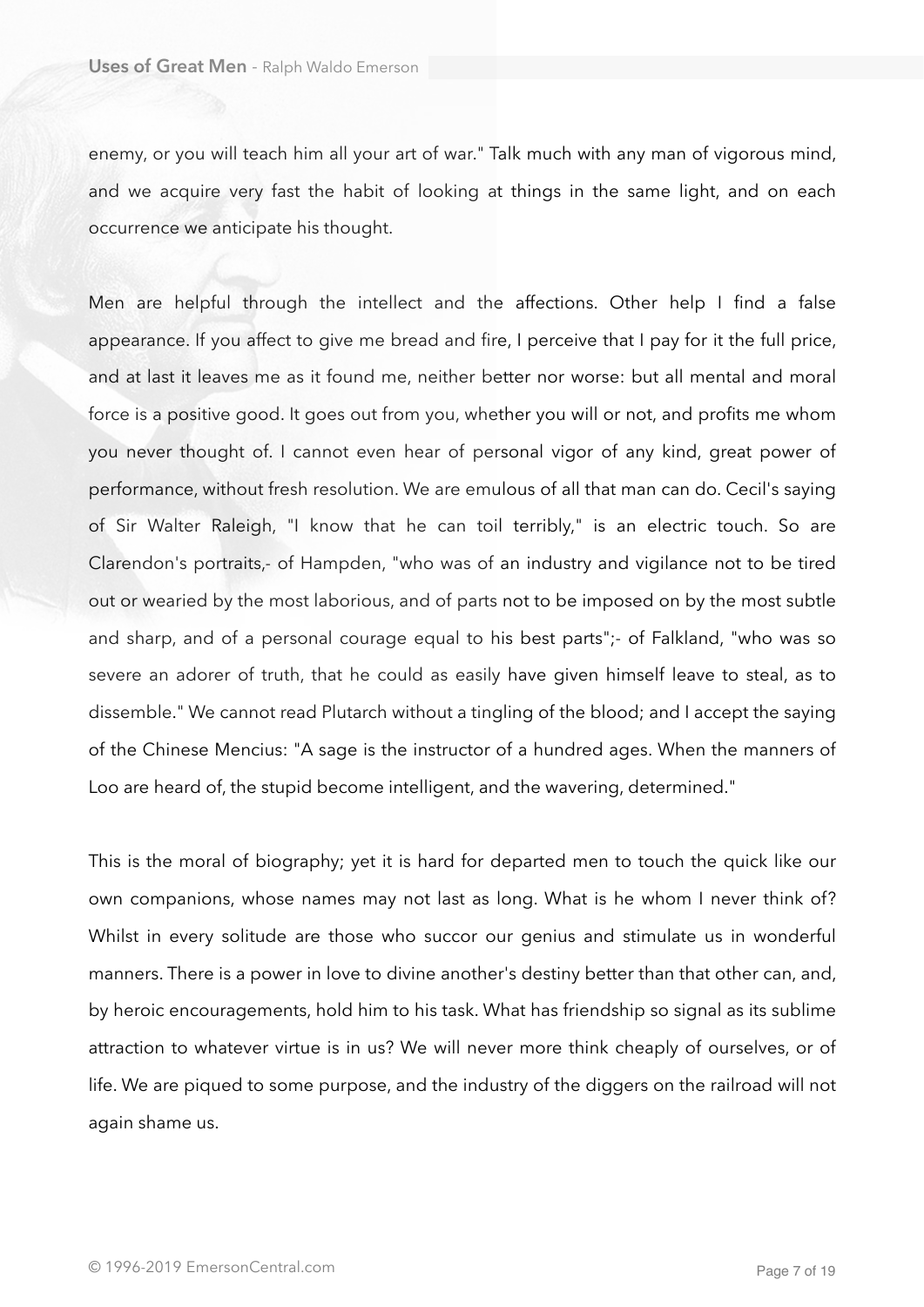Under this head too falls that homage, very pure as I think, which all ranks pay to the hero of the day, from Coriolanus and Gracchus down to Pitt, Lafayette, Wellington, Webster, Lamartine. Hear the shouts in the street! The people cannot see him enough. They delight in a man. Here is a head and a trunk! What a front! what eyes! Atlantean shoulders, and the whole carriage heroic, with equal inward force to guide the great machine! This pleasure of full expression to that which, in their private experience, is usually cramped and obstructed, runs also much higher, and is the secret of the reader's joy in literary genius. Nothing is kept back. There is fire enough to fuse the mountain of ore. Shakespeare's principal merit may be conveyed in saying that he of all men best understands the English language, and can say what he will. Yet these unchoked channels and floodgates of expression are only health or fortunate constitution. Shakespeare's name suggests other and purely intellectual benefits.

Senates and sovereigns have no compliment, with their medals, swords and armorial coats, like the addressing to a human being thoughts out of a certain height, and presupposing his intelligence. This honor, which is possible in personal intercourse scarcely twice in a lifetime, genius perpetually pays; contented if now and then in a century the proffer is accepted. The indicators of the values of matter are degraded to a sort of cooks and confectioners, on the appearance of the indicators of ideas. Genius is the naturalist or geographer of the supersensible regions, and draws their map; and, by acquainting us with new fields of activity, cools our affection for the old. These are at once accepted as the reality, of which the world we have conversed with is the show.

We go to the gymnasium and the swimming-school to see the power and beauty of the body; there is the like pleasure and a higher benefit from witnessing intellectual feats of all kinds; as feats of memory, of mathematical combination, great power of abstraction, the transmutings of the imagination, even versatility and concentration,- as these acts expose the invisible organs and members of the mind, which respond, member for member, to the parts of the body. For we thus enter a new gymnasium, and learn to choose men by their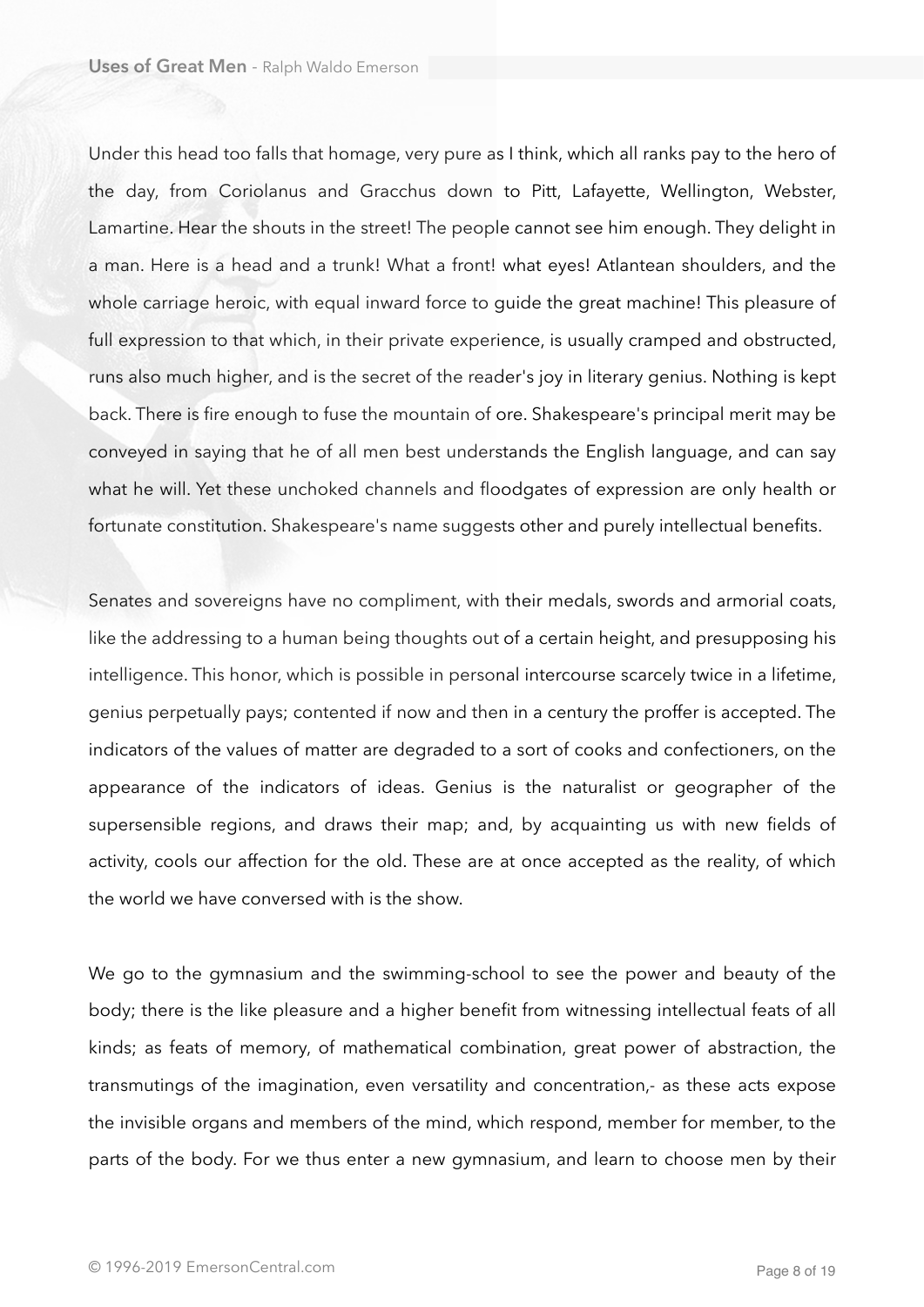truest marks, taught, with Plato, "to choose those who can, without aid from the eyes or any other sense, proceed to truth and to being." Foremost among these activities are the summersaults, spells and resurrections wrought by the imagination. When this wakes, a man seems to multiply ten times or a thousand times his force. It opens the delicious sense of indeterminate size and inspires an audacious mental habit. We are as elastic as the gas of gunpowder, and a sentence in a book, or a word dropped in conversation, sets free our fancy, and instantly our heads are bathed with galaxies, and our feet tread the floor of the Pit. And this benefit is real because we are entitled to these enlargements, and once having passed the bounds shall never again be quite the miserable pedants we were.

The high functions of the intellect are so allied that some imaginative power usually appears in all eminent minds, even in arithmeticians of the first class, but especially in meditative men of an intuitive habit of thought. This class serve us, so that they have the perception of identity and the perception of reaction. The eyes of Plato, Shakespeare, Swedenborg, Goethe, never shut on either of these laws. The perception of these laws is a kind of metre of the mind. Little minds are little through failure to see them.

Even these feasts have their surfeit. Our delight in reason degenerates into idolatry of the herald. Especially when a mind of powerful method has instructed men, we find the examples of oppression. The dominion of Aristotle, the Ptolemaic astronomy, the credit of Luther, of Bacon, of Locke;- in religion the history of hierarchies, of saints, and the sects which have taken the name of each founder, are in point. Alas! every man is such a victim. The imbecility of men is always inviting the impudence of power. It is the delight of vulgar talent to dazzle and to blind the beholder. But true genius seeks to defend us from itself. True genius will not impoverish, but will liberate, and add new senses. If a wise man should appear in our village he would create, in those who conversed with him, a new consciousness of wealth, by opening their eyes to unobserved advantages; he would establish a sense of immovable equality, calm us with assurances that we could not be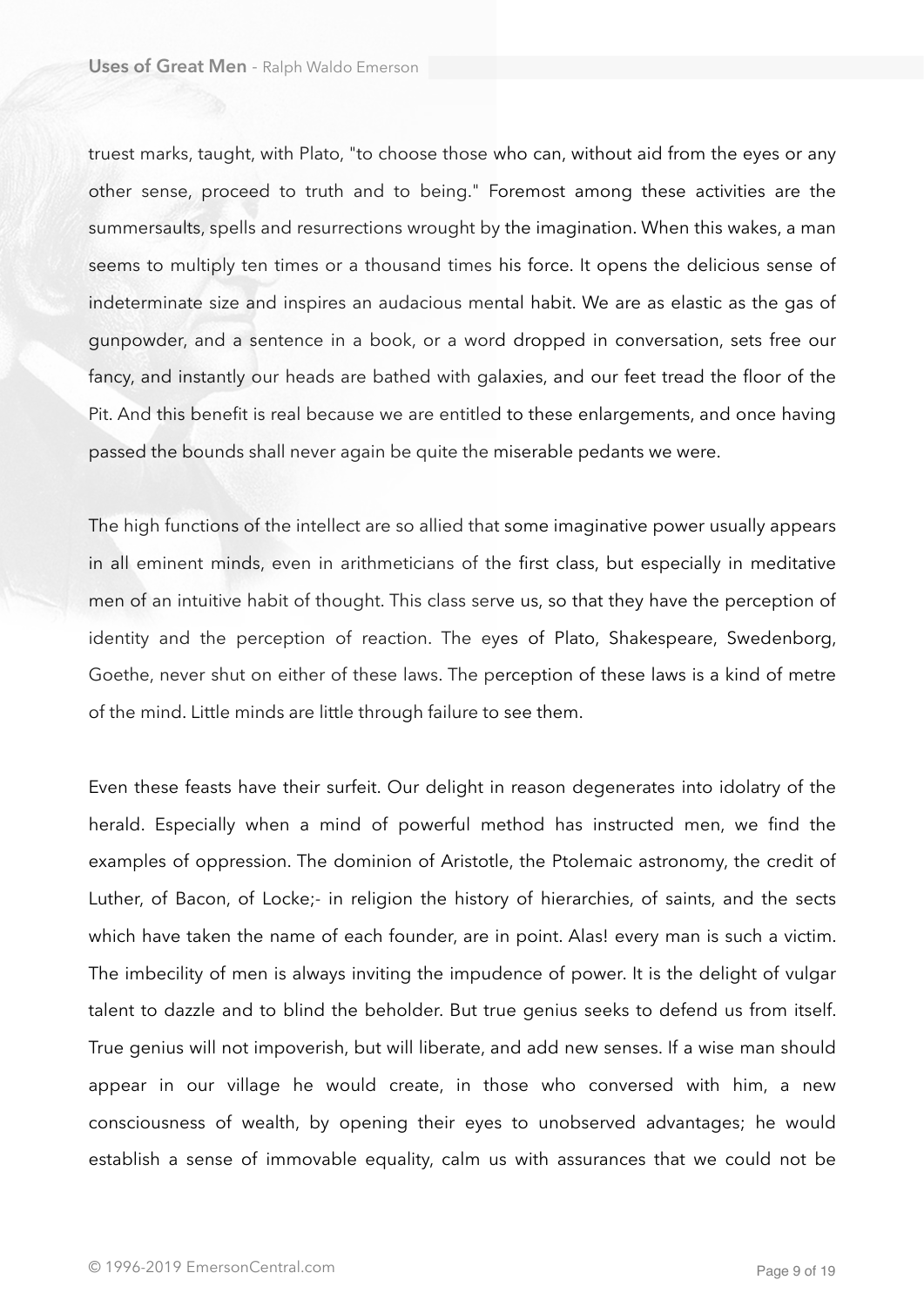cheated; as every one would discern the checks and guaranties of condition. The rich would see their mistakes and poverty, the poor their escapes and their resources.

But nature brings all this about in due time. Rotation is her remedy. The soul is impatient of masters and eager for change. Housekeepers say of a domestic who has been valuable, "She had lived with me long enough." We are tendencies, or rather, symptoms, and none of us complete. We touch and go, and sip the foam of many lives. Rotation is the law of nature. When nature removes a great man, people explore the horizon for a successor; but none comes, and none will. His class is extinguished with him. In some other and quite different field the next man will appear; not Jefferson, not Franklin, but now a great salesman, then a road-contractor, then a student of fishes, then a buffalo-hunting explorer, or a semi-savage Western general. Thus we make a stand against our rougher masters; but against the best there is a finer remedy. The power which they communicate is not theirs. When we are exalted by ideas, we do not owe this to Plato, but to the idea, to which also Plato was debtor.

I must not forget that we have a special debt to a single class. Life is a scale of degrees. Between rank and rank of our great men are wide intervals. Mankind have in all ages attached themselves to a few persons who either by the quality of that idea they embodied or by the largeness of their reception were entitled to the position of leaders and law-givers. These teach us the qualities of primary nature,- admit us to the constitution of things. We swim, day by day, on a river of delusions and are effectually amused with houses and towns in the air, of which the men about us are dupes. But life is a sincerity. In lucid intervals we say, "Let there be an entrance opened for me into realities;\*(3) I have worn the fool's cap too long." We will know the meaning of our economies and politics. Give us the cipher, and if persons and things are scores of a celestial music, let us read off the strains. We have been cheated of our reason; yet there have been sane men, who enjoyed a rich and related existence. What they know, they know for us. With each new mind, a new secret of nature transpires; nor can the Bible be closed until the last great man is born. These men correct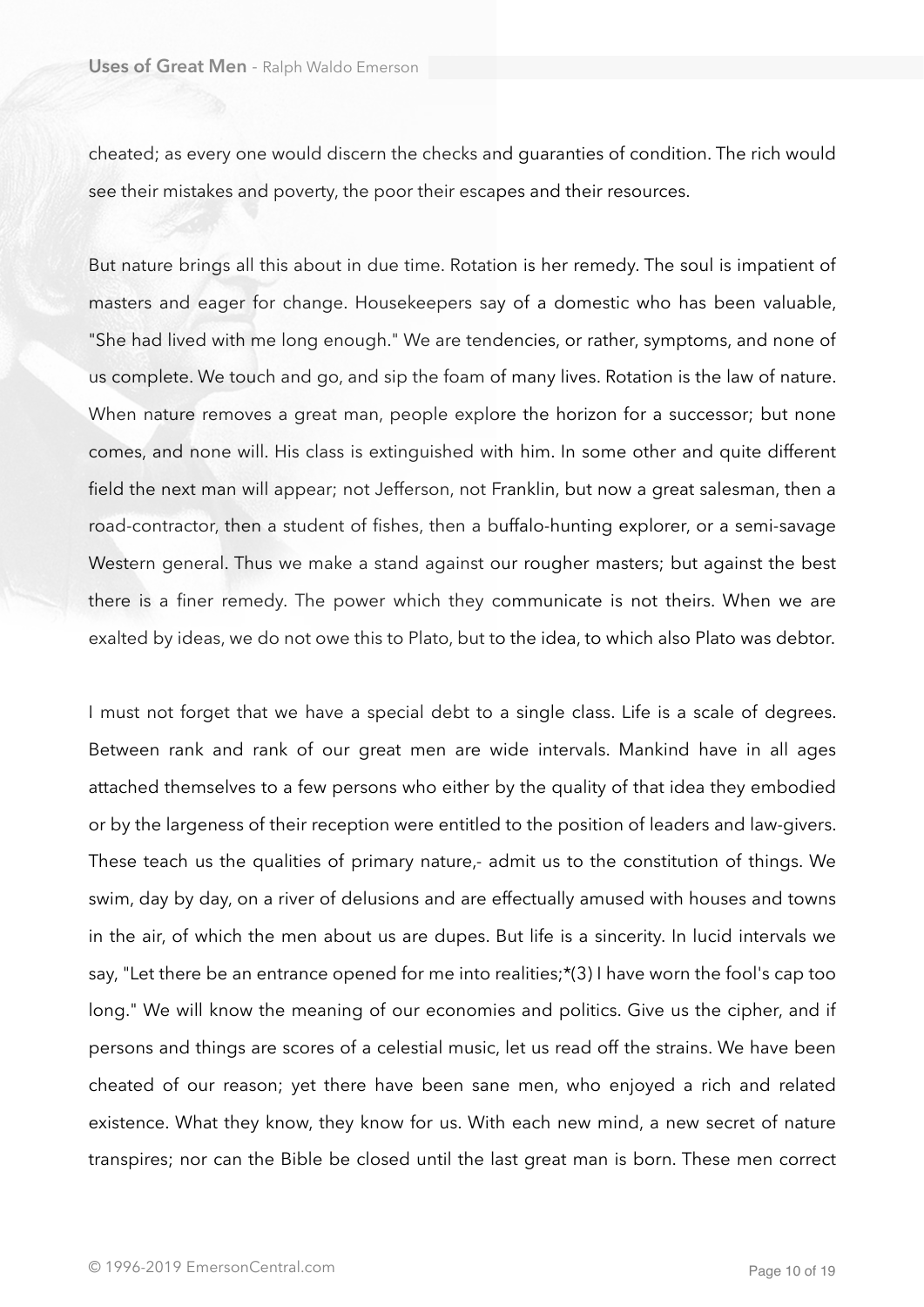the delirium of the animal spirits, make us considerate and engage us to new aims and powers. The veneration of mankind selects these for the highest place. Witness the multitude of statues, pictures and memorials which recall their genius in every city, village, house and ship:-

 "Ever their phantoms arise before us, Our loftier brothers, but one in blood; At bed and table they lord it o'er us With looks of beauty and words of good."

How to illustrate the distinctive benefit of ideas, the service rendered by those who introduce moral truths into the general mind?- I am plagued, in all my living, with a perpetual tariff of prices. If I work in my garden and prune an apple-tree, I am well enough entertained, and could continue indefinitely in the like occupation. But it comes to mind that a day is gone, and I have got this precious nothing done. I go to Boston or New York and run up and down on my affairs: they are sped, but so is the day. I am vexed by the recollection of this price I have paid for a trifling advantage. I remember the peau d'ane on which whoso sat should have his desire, but a piece of the skin was gone for every wish. I go to a convention of philanthropists. Do what I can, I cannot keep my eyes off the clock. But if there should appear in the company some gentle soul who knows little of persons or parties, of Carolina or Cuba, but who announces a law that disposes these particulars, and so certifies me of the equity which checkmates every false player, bankrupts every selfseeker, and apprises me of my independence on any conditions of country, or time, or human body,- that man liberates me; I forget the clock. I pass out of the sore relation to persons. I am healed of my hurts. I am made immortal by apprehending my possession of incorruptible goods. Here is great competition of rich and poor. We live in a market, where is only so much wheat, or wool, or land; and if I have so much more, every other must have so much less. I seem to have no good without breach of good manners. Nobody is glad in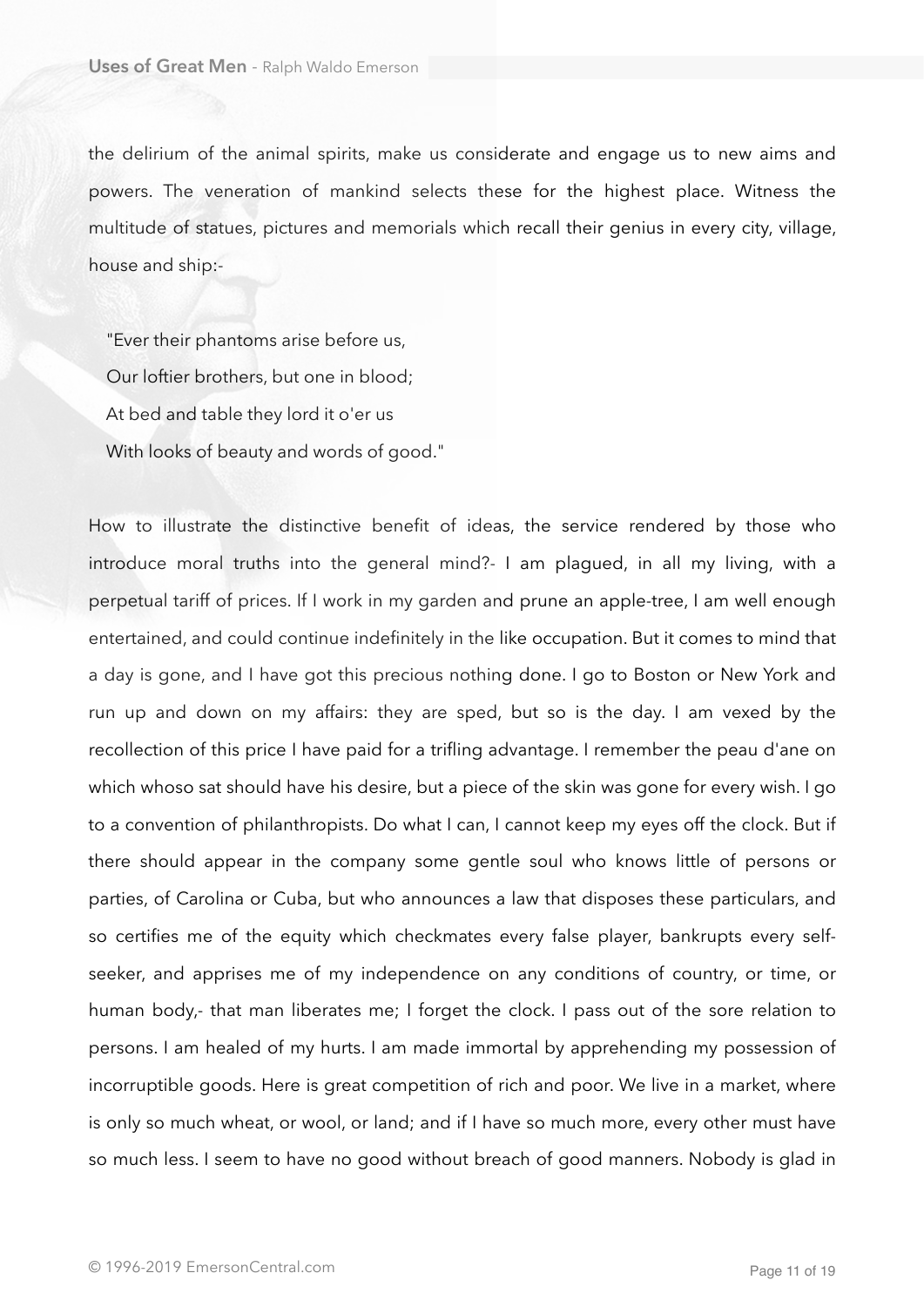the gladness of another, and our system is one of war, of an injurious superiority. Every child of the Saxon race is educated to wish to be first. It is our system; and a man comes to measure his greatness by the regrets, envies and hatreds of his competitors. But in these new fields there is room: here are no self-esteems, no exclusions.

I admire great men of all classes, those who stand for facts, and for thoughts; I like rough and smooth, "Scourges of God," and "Darlings of the human race." I like the first Caesar; and Charles V, of Spain; and Charles XII, of Sweden; Richard Plantagenet; and Bonaparte, in France. I applaud a sufficient man, an officer equal to his office; captains, ministers, senators. I like a master standing firm on legs of iron, wellborn, rich, handsome, eloquent, loaded with advantages, drawing all men by fascination into tributaries and supporters of his power. Sword and staff, or talents sword-like or staff-like, carry on the work of the world. But I find him greater when he can abolish himself and all heroes, by letting in this element of reason, irrespective of persons, this subtilizer and irresistible upward force, into our thought, destroying individualism; the power so great that the potentate is nothing. Then he is a monarch who gives a constitution to his people; a pontiff who preaches the equality of souls and releases his servants from their barbarous homages; an emperor who can spare his empire.

But I intended to specify, with a little minuteness, two or three points of service. Nature never spares the opium or nepenthe, but wherever she mars her creature with some deformity or defect, lays her poppies plentifully on the bruise, and the sufferer goes joyfully through life, ignorant of the ruin and incapable of seeing it, though all the world point their finger at it every day. The worthless and offensive members of society, whose existence is a social pest, invariably think themselves the most ill-used people alive, and never get over their astonishment at the ingratitude and selfishness of their contemporaries. Our globe discovers its hidden virtues, not only in heroes and archangels, but in gossips and nurses. Is it not a rare contrivance that lodged the due inertia in every creature, the conserving,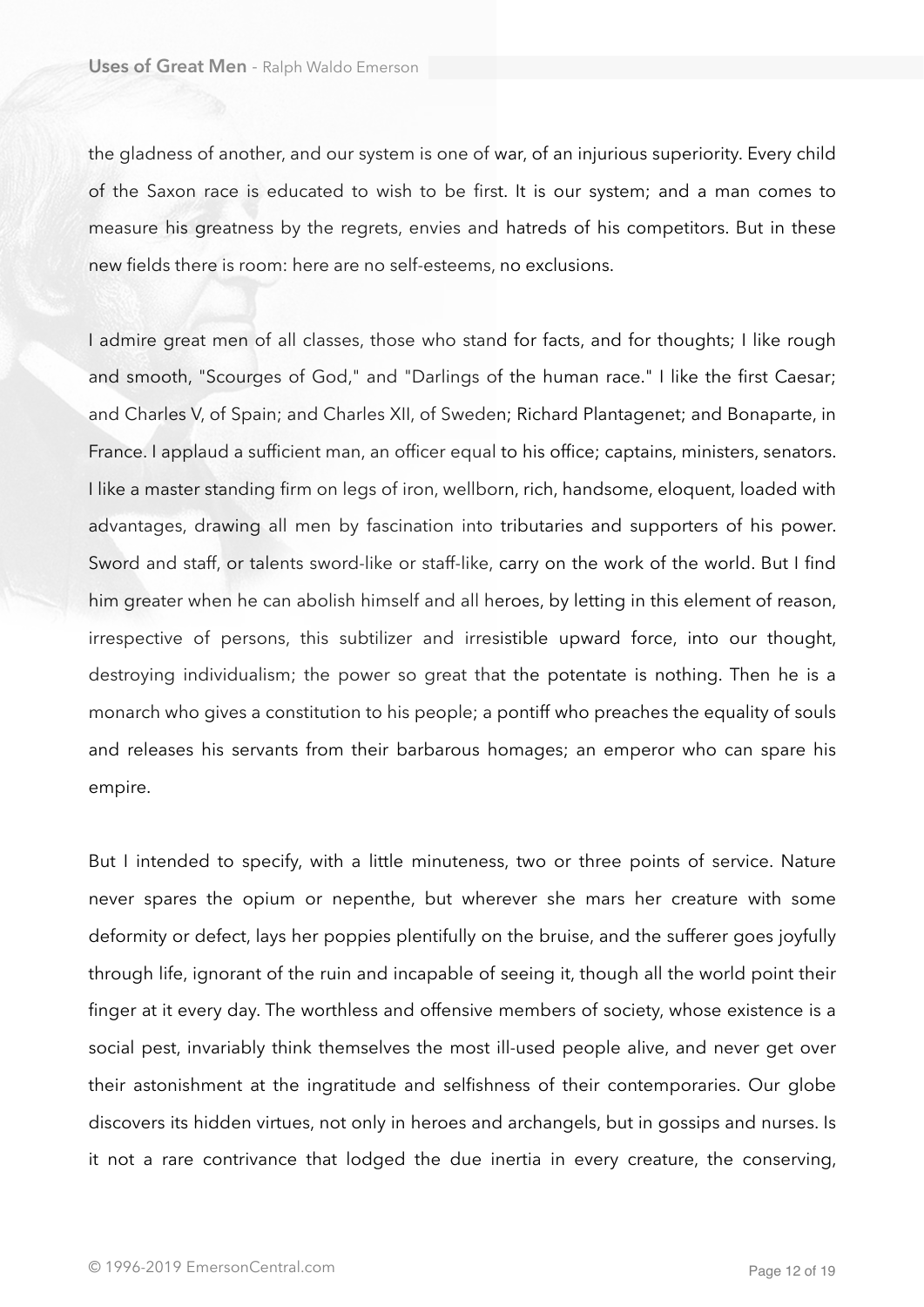resisting energy, the anger at being waked or changed? Altogether independent of the intellectual force in each is the pride of opinion, the security that we are right. Not the feeblest grandame, not a mowing idiot, but uses what spark of perception and faculty is left, to chuckle and triumph in his or her opinion over the absurdities of all the rest. Difference from me is the measure of absurdity. Not one has a misgiving of being wrong. Was it not a bright thought that made things cohere with this bitumen, fastest of cements? But, in the midst of this chuckle of self-gratulation, some figure goes by which Thersites too can love and admire. This is he that should marshal us the way we were going. There is no end to his aid. Without Plato we should almost lose our faith in the possibility of a reasonable book. We seem to want but one, but we want one. We love to associate with heroic persons, since our receptivity is unlimited; and, with the great, our thoughts and manners easily become great. We are all wise in capacity, though so few in energy. There needs but one wise man in a company and all are wise, so rapid is the contagion.

Great men are thus a collyrium to clear our eyes from egotism and enable us to see other people and their works. But there are vices and follies incident to whole populations and ages. Men resemble their contemporaries even more than their progenitors. It is observed in old couples, or in persons who have been housemates for a course of years, that they grow like, and if they should live long enough we should not be able to know them apart. Nature abhors these complaisances which threaten to melt the world into a lump, and hastens to break up such maudlin agglutinations. The like assimilation goes on between men of one town, of one sect, of one political party; and the ideas of the time are in the air, and infect all who breathe it. Viewed from any high point, this city of New York, yonder city of London, the Western civilization, would seem a bundle of insanities. We keep each other in countenance and exasperate by emulation the frenzy of the time. The shield against the stingings of conscience is the universal practice, or our contemporaries. Again, it is very easy to be as wise and good as your companions. We learn of our contemporaries what they know without effort, and almost through the pores of the skin. We catch it by sympathy, or as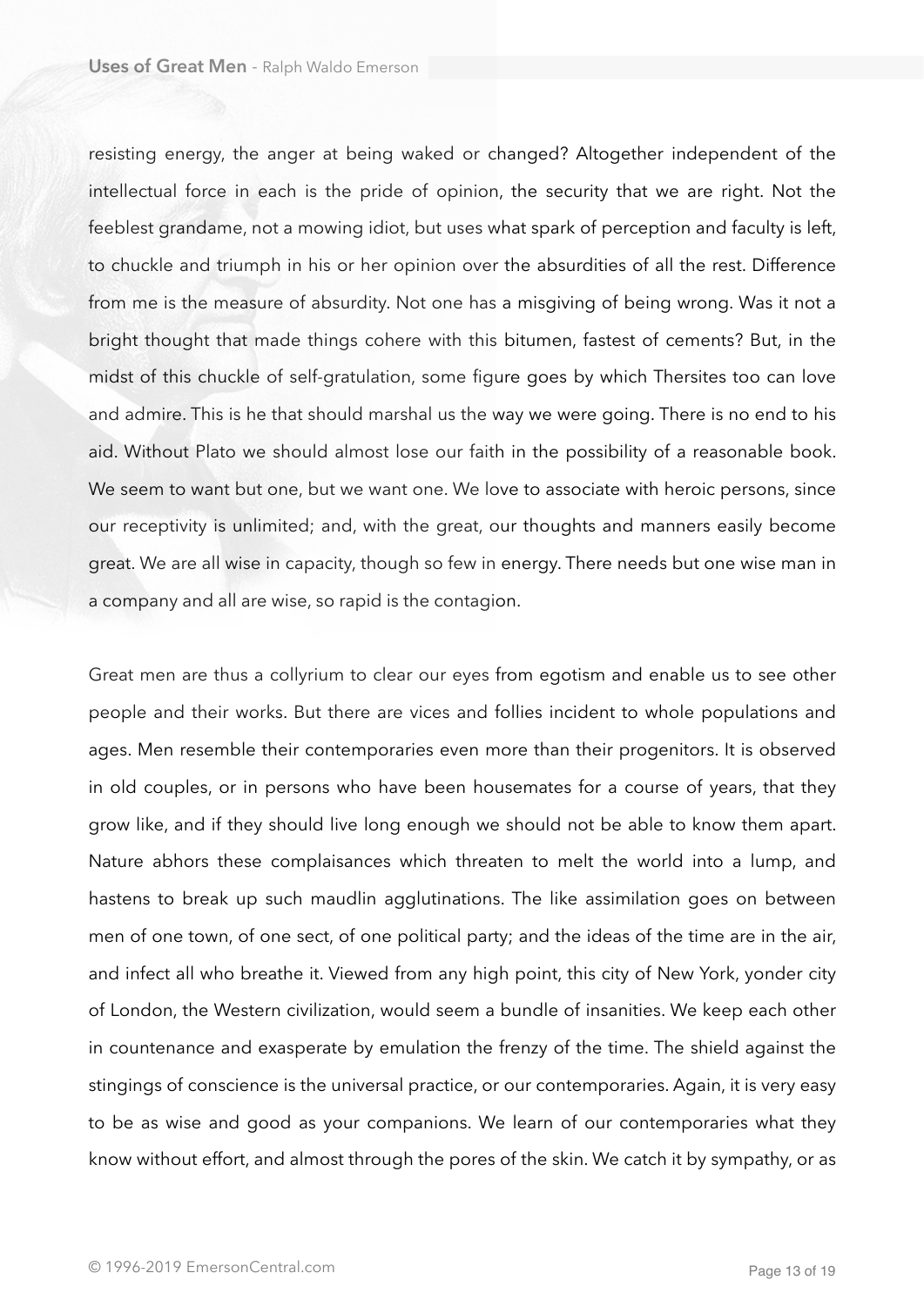a wife arrives at the intellectual and moral elevations of her husband. But we stop where they stop. Very hardly can we take another step. The great, or such as hold of nature and transcend fashions by their fidelity to universal ideas, are saviors from these federal errors.\*(4) and defend us from our contemporaries. They are the exceptions which we want, where all grows like. A foreign greatness is the antidote for cabalism.

Thus we feed on genius, and refresh ourselves from too much conversation with our mates, and exult in the depth of nature in that direction in which he leads us. What indemnification is one great man for populations of pigmies! Every mother wishes one son a genius, though all the rest should be mediocre. But a new danger appears in the excess of influence of the great man. His attractions warp us from our place. We have become underlings and intellectual suicides. Ah! yonder in the horizon is our help;- other great men, new qualities, counterweights and checks on each other. We cloy of the honey of each peculiar greatness. Every hero becomes a bore at last. Perhaps Voltaire was not bad-hearted, yet he said of the good Jesus, even, "I pray you, let me never hear that man's name again." They cry up the virtues of George Washington,- "Damn George Washington!" is the poor Jacobin's whole speech and confutation. But it is human nature's indispensable defence. The centripetence augments the centrifugence. We balance one man with his opposite, and the health of the state depends on the see-saw.

There is however a speedy limit to the use of heroes. Every genius is defended from approach by quantities of unavailableness. They are very attractive, and seem at a distance our own: but we are hindered on all sides from approach. The more we are drawn, the more we are repelled. There is something not solid in the good that is done for us. The best discovery the discoverer makes for himself. It has something unreal for his companion until he too has substantiated it. It seems as if the Deity dressed each soul which he sends into nature in certain virtues and powers not communicable to other men, and sending it to perform one more turn through the circle of beings, wrote, "Not transferable" and "Good for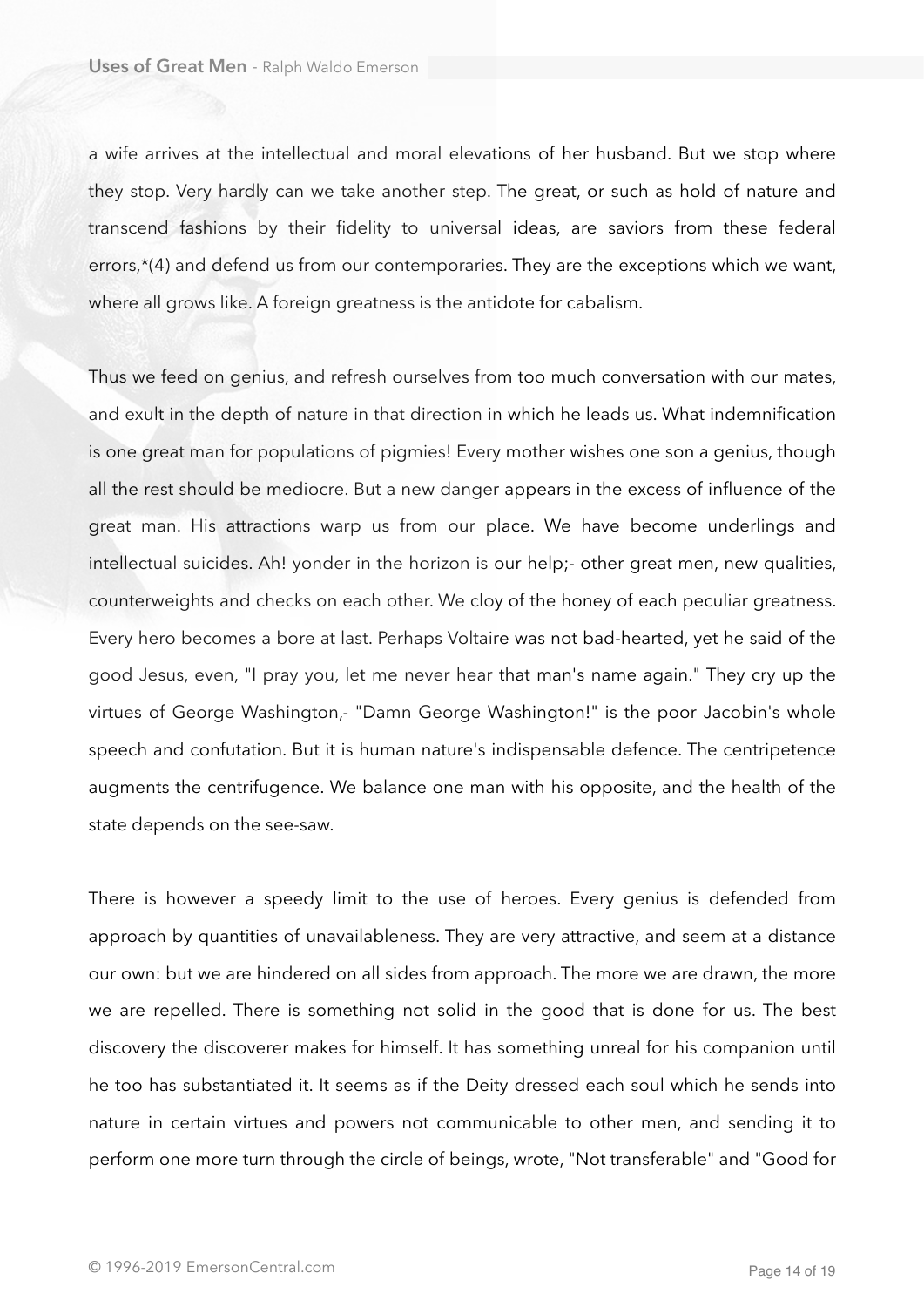this trip only," on these garments of the soul. There is somewhat deceptive about the intercourse of minds. The boundaries are invisible, but they are never crossed. There is such good will to impart, and such good will to receive, that each threatens to become the other; but the law of individuality collects its secret strength: you are you, and I am I, and so we remain.

For nature wishes every thing to remain itself; and whilst every individual strives to grow and exclude and to exclude and grow, to the extremities of the universe, and to impose the law of its being on every other creature, Nature steadily aims to protect each against every other. Each is self-defended. Nothing is more marked than the power by which individuals are guarded from individuals, in a world where every benefactor becomes so easily a malefactor only by continuation of his activity into places where it is not due; where children seem so much at the mercy of their foolish parents, and where almost all men are too social and interfering. We rightly speak of the guardian angels of children. How superior in their security from infusions of evil persons, from vulgarity and second thought! They shed their own abundant beauty on the objects they behold. Therefore they are not at the mercy of such poor educators as we adults. If we huff and chide them they soon come not to mind it and get a self-reliance; and if we indulge them to folly, they learn the limitation elsewhere.

We need not fear excessive influence. A more generous trust is permitted. Serve the great. Stick at no humiliation. Grudge no office thou canst render. Be the limb of their body, the breath of their mouth. Compromise thy egotism. Who cares for that, so thou gain aught wider and nobler? Never mind the taunt of Boswellism: the devotion may easily be greater than the wretched pride which is guarding its own skirts. Be another: not thyself, but a Platonist; not a soul, but a Christian; not a naturalist, but a Cartesian; not a poet, but a Shakespearean. In vain, the wheels of tendency will not stop, nor will all the forces of inertia, fear, or of love itself hold thee there. On, and forever onward! The microscope observes a monad or wheel-insect among the infusories circulating in water. Presently a dot appears on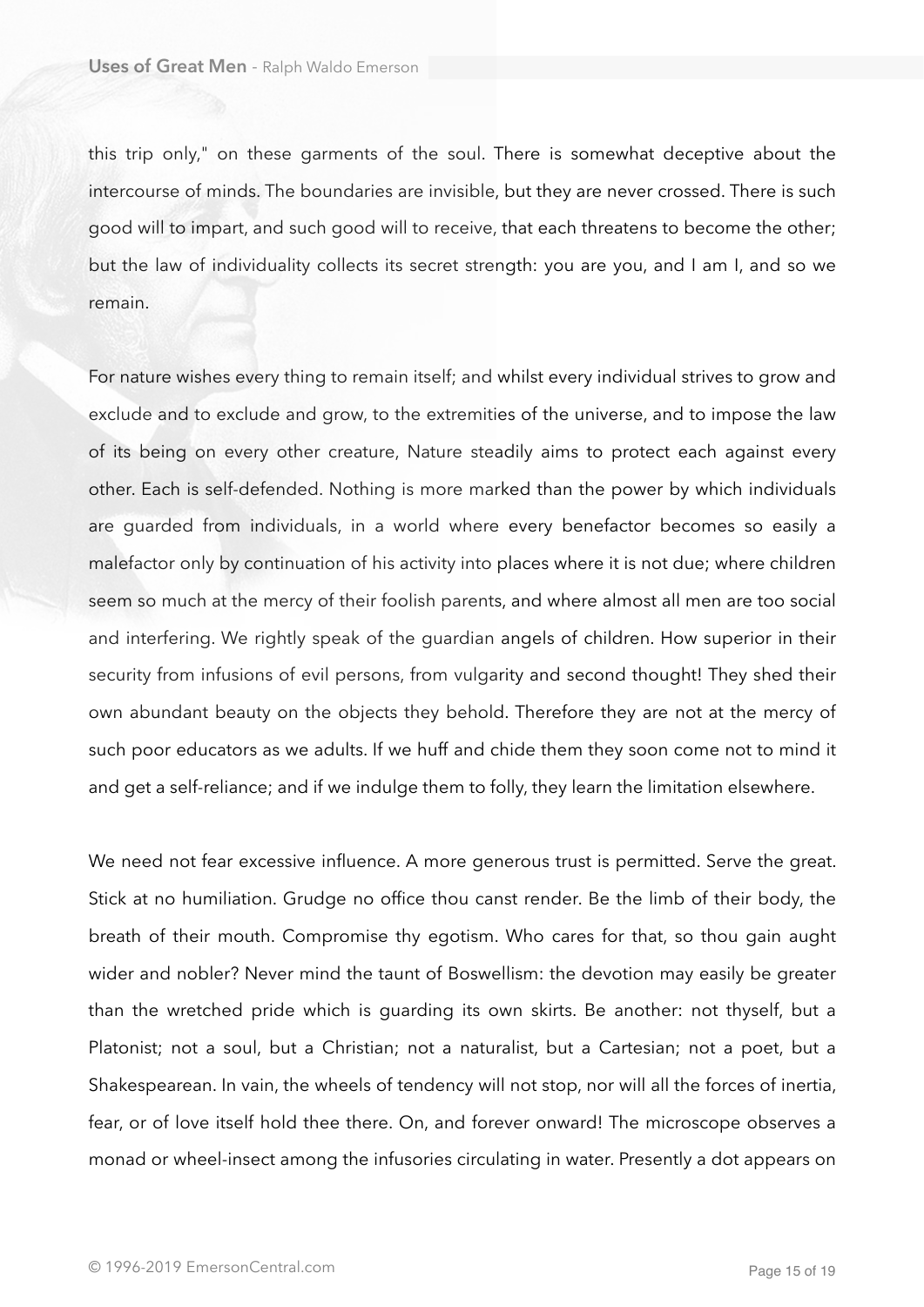the animal, which enlarges to a slit, and it becomes two perfect animals. The everproceeding detachment appears not less in all thought and in society. Children think they cannot live without their parents. But, long before they are aware of it, the black dot has appeared and the detachment taken place. Any accident will now reveal to them their independence.

But great men:- the word is injurious. Is there caste? Is there fate? What becomes of the promise to virtue? The thoughtful youth laments the superfoetation of nature. "Generous and handsome," he says, "is your hero; but look at yonder poor Paddy, whose country is his wheelbarrow; look at his whole nation of Paddies." Why are the masses, from the dawn of history down, food for knives and powder? The idea dignifies a few leaders, who have sentiment, opinion, love, self-devotion; and they make war and death sacred;- but what for the wretches whom they hire and kill? The cheapness of man is every day's tragedy. It is as real a loss that others should be as low as that we should be low; for we must have society.

Is it a reply to these suggestions to say, Society is a Pestalozzian school: all are teachers and pupils in turn? We are equally served by receiving and by imparting. Men who know the same things are not long the best company for each other. But bring to each an intelligent person of another experience, and it is as if you let off water from a lake by cutting a lower basin. It seems a mechanical advantage, and great benefit it is to each speaker, as he can now paint out his thought to himself. We pass very fast, in our personal moods, from dignity to dependence. And if any appear never to assume the chair, but always to stand and serve, it is because we do not see the company in a sufficiently long period for the whole rotation of parts to come about. As to what we call the masses, and common men,- there are no common men. All men are at last of a size; and true art is only possible on the conviction that every talent has its apotheosis somewhere. Fair play and an open field and freshest laurels to all who have won them! But heaven reserves an equal scope for every creature.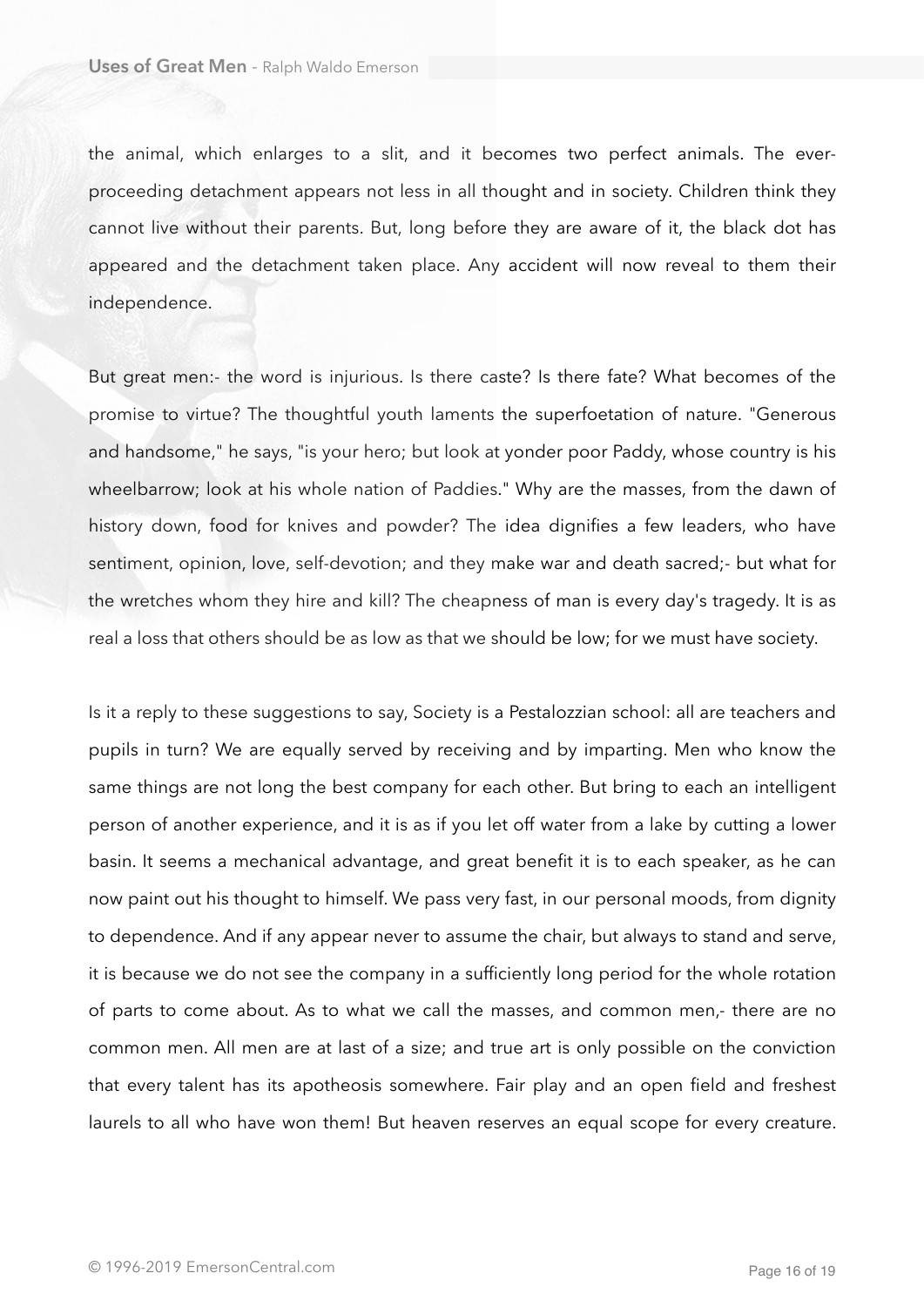Each is uneasy until he has produced his private ray unto the concave sphere and beheld his talent also in its last nobility and exaltation.

The heroes of the hour are relatively great; of a faster growth; or they are such in whom, at the moment of success, a quality is ripe which is then in request. Other days will demand other qualities. Some rays escape the common observer, and want a finely adapted eye. Ask the great man if there be none greater. His companions are; and not the less great but the more that society cannot see them. Nature never sends a great man into the planet without confiding the secret to another soul.

One gracious fact emerges from these studies,- that there is true ascension in our love. The reputations of the nineteenth century will one day be quoted to prove its barbarism. The genius of humanity is the real subject whose biography is written in our annals. We must infer much, and supply many chasms in the record. The history of the universe is symptomatic, and life is mnemonical. No man, in all the procession of famous men, is reason or illumination or that essence we were looking for; but is an exhibition, in some quarter, of new possibilities. Could we one day complete the immense figure which these flagrant\*(5) points compose! The study of many individuals leads us to an elemental region wherein the individual is lost, or wherein all touch by their summits. Thought and feeling that break out there cannot be impounded by any fence of personality. This is the key to the power of the greatest men,- their spirit diffuses itself. A new quality of mind travels by night and by day, in concentric circles from its origin, and publishes itself by unknown methods: the union of all minds appears intimate; what gets admission to one, cannot be kept out of any other; the smallest acquisition of truth or of energy, in any quarter, is so much good to the commonwealth of souls. If the disparities of talent and position vanish when the individuals are seen in the duration which is necessary to complete the career of each, even more swiftly the seeming injustice disappears when we ascend to the central identity of all the individuals, and know that they are made of the substance which ordaineth and doeth.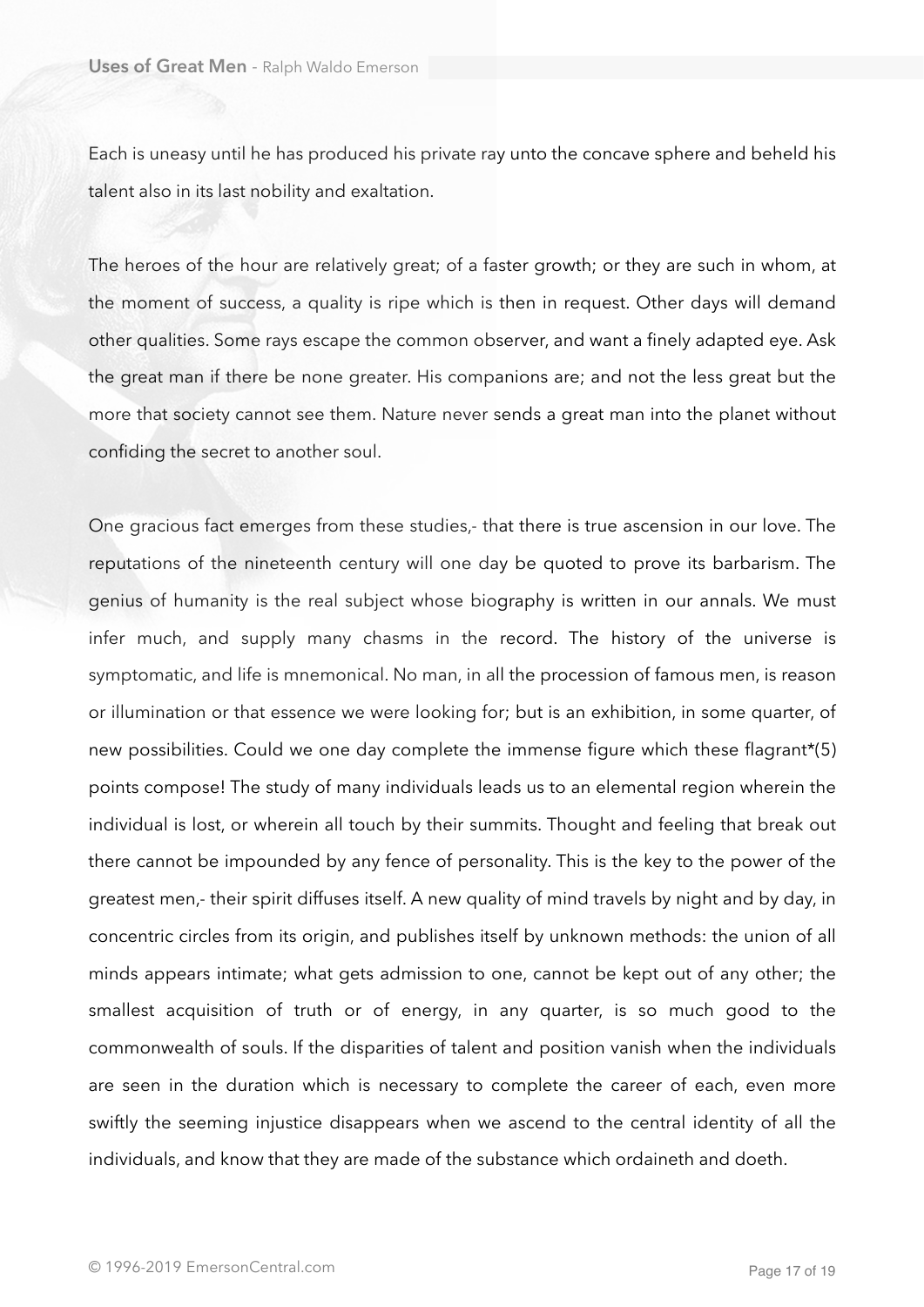The genius of humanity is the right point of view of history. The qualities abide; the men who exhibit them have now more, now less, and pass away; the qualities remain on another brow. No experience is more familiar. Once you saw phoenixes: they are gone; the world is not therefore disenchanted. The vessels on which you read sacred emblems turn out to be common pottery; but the sense of the pictures is sacred, and you may still read them transferred to the walls of the world. For a time our teachers serve us personally, as metres or milestones of progress. Once they were angels of knowledge and their figures touched the sky. Then we drew near, saw their means, culture and limits; and they yielded their place to other geniuses. Happy, if a few names remain so high that we have not been able to read them nearer, and age and comparison have not robbed them of a ray. But at last we shall cease to look in men for completeness, and shall content ourselves with their social and delegated quality. All that respects the individual is temporary and prospective, like the individual himself, who is ascending out of his limits into a catholic existence. We have never come at the true and best benefit of any genius so long as we believe him an original force. In the moment when he ceases to help us as a cause, he begins to help us more as an effect. Then he appears as an exponent of a vaster mind and will. The opaque self becomes transparent with the light of the First Cause.

Yet, within the limits of human education and agency, we may say great men exist that there may be greater men. The destiny of organized nature is amelioration, and who can tell its limits? It is for man to tame the chaos; on every side, whilst he lives, to scatter the seeds of science and of song, that climate, corn, animals, men, may be milder, and the germs of love and benefit may be multiplied.\*(6)